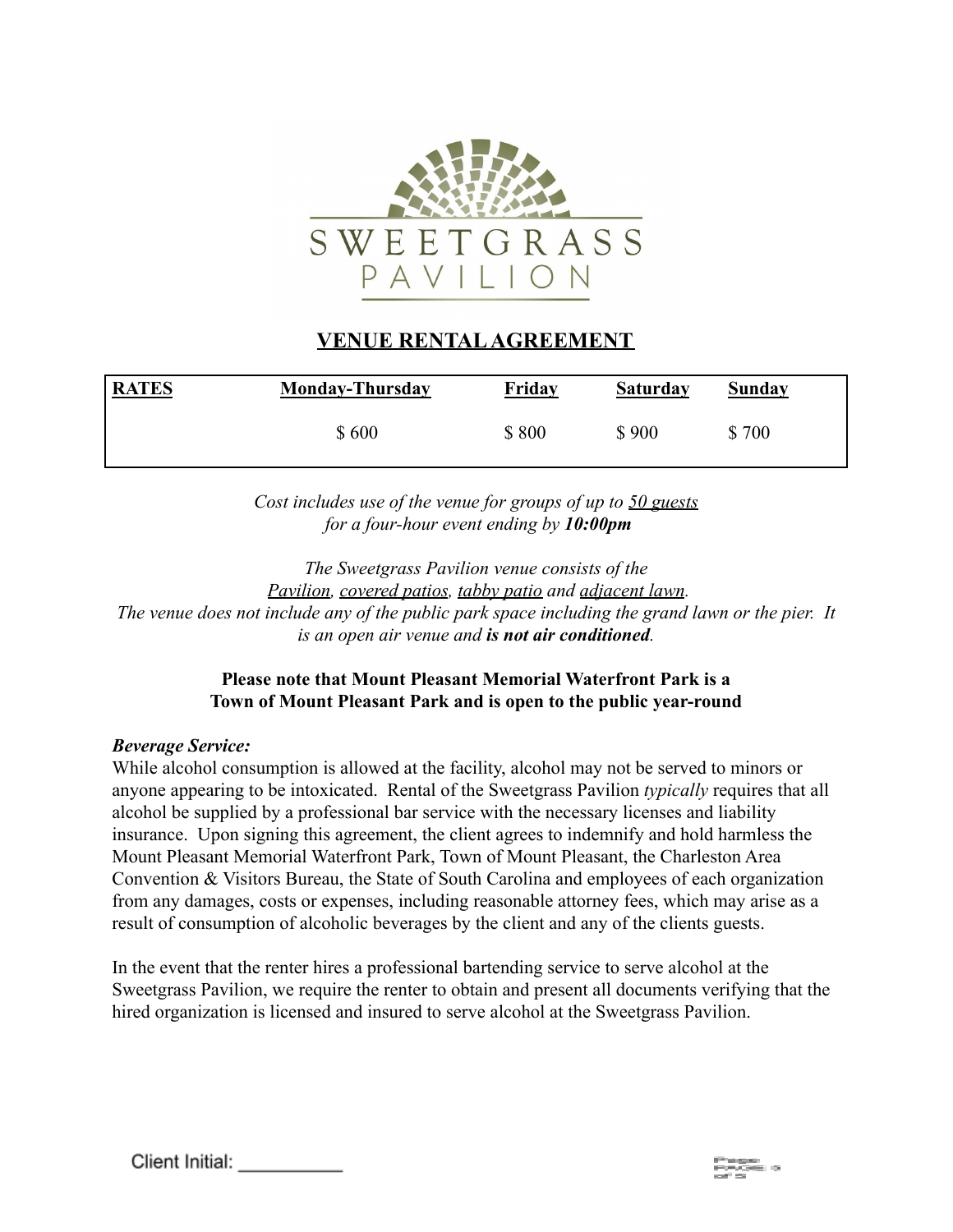In the event that the renter chooses to forgo hiring a professional bartending service to serve alcohol at the Sweetgrass Pavilion, we request the renter obtain and present a certificate of insurance verifying Commercial General Liability or Personal Liability (depending on the renter.) The renter is asked to consult with their insurance provider for details on how to purchase this coverage.

## *Event Coordinator:*

To ensure proper use and care of the Sweetgrass Pavilion, we require that the client designate a primary contact to be responsible during the event. The Coordinator will maintain the client's agenda and will also serve in the capacity of decision-maker on behalf of the client in dealing with all vendors to include caterer, bar services, florist, entertainment, rental, etc. and will collaborate with the Sweetgrass Pavilion staff during the event.

Upon checkout, the coordinator is responsible for a walk-through of the property with venue staff. The two will assess any possible damages or excessive clean-up that may have occurred during the event. The security deposit will be handled as addressed in the security deposit section of this contract.

## *Hazardous Weather:*

For the safety of all involved, should hazardous weather occur, such as tornado watches and warnings, severe thunderstorm watches and warnings, hurricane watches and warnings, the property owner/operator reserves the right to mandate taking shelter, stop alcoholic beverage dispensation, and require bands or musicians to switch to acoustic entertainment only, adjust volumes or terminate DJ's or recorded music until hazardous weather is deemed no longer a threat. In the event hazardous weather requires the evacuation of the property for the safety of the guests, the event will be terminated and guests will be required to vacate the premises. In all above cases for hazardous weather, the Venue Manager and off-duty officer will make regular announcements to inform the guests of the situation and steps to be taken.

#### *Music:*

While we allow bands, DJs and all other types of musical entertainment on the grounds, all music must discontinue at 10:00pm.

If amplified music is played the decibel limit at a distance of 50 feet from the band/DJ must not exceed **75 decibels**.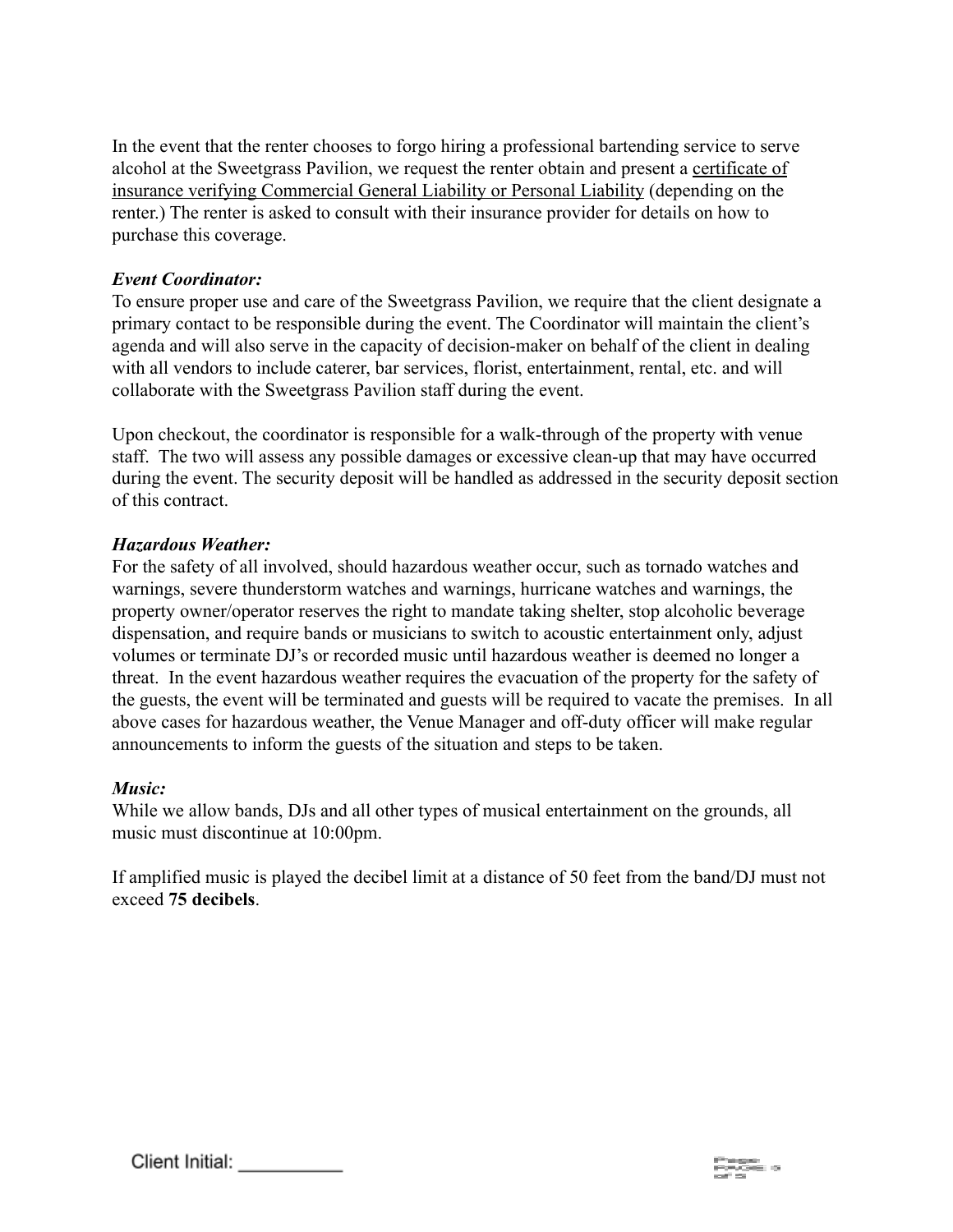## *Rental Fee and Security Deposit:*

The full rental fee will be due upon your returning this signed and initialed rental agreement.

The rental fee will secure your date. In the case of cancellation prior to sixty (60) days before the event 50% of the rental fee will be returned.

The \$450 security deposit is a separate check that will be due with the signed contract. It will be returned to the Event Coordinator immediately following the final walk-thru at the end of the event. The Sweetgrass Pavilion Manager on Duty will determine if there is any damage done to the property as a result of your event and, if necessary, the security deposit will be applied towards any needed repairs.

#### *Security & Venue Manager:*

A Town of Mt Pleasant off-duty police officer and a Venue Manager will be assigned to your group and is included in the rental fee.

#### *Tents:*

There are permanent tent rigging points for two (2) 20x20 tents on the tabby patio in front of the Pavilion. Tents may be set up 2 hours prior to the event start time on the day of the event and removed the following morning before 9:30am. All rental companies must check in with venue staff (located in the offices at the Cooper River Room) before setup begins. *No staking directly into the lawn or tying to any buildings or structures is permitted - no exceptions please.*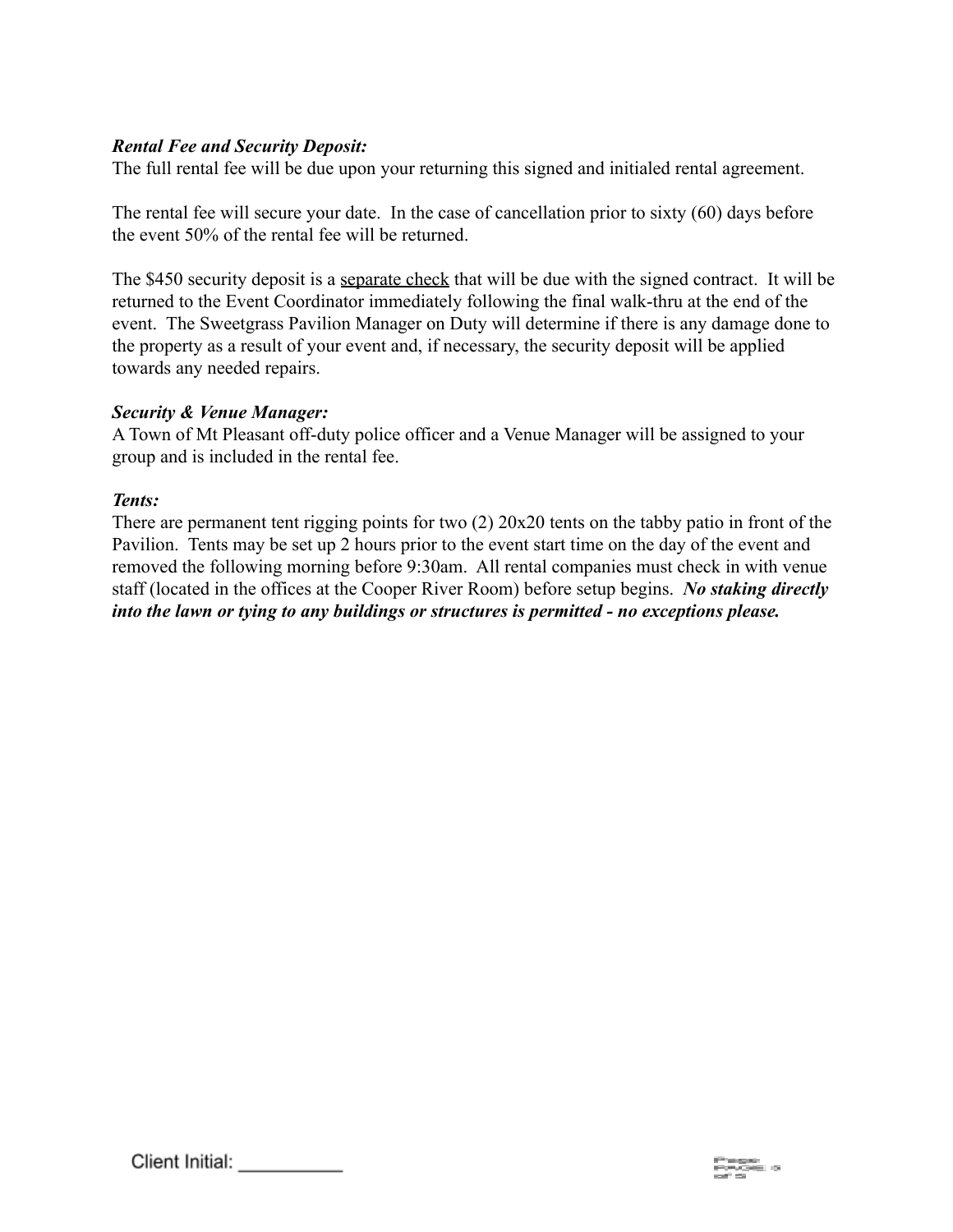## *Additional Information:*

## Event Coordinator Information:

- Event set up may begin two  $(2)$  hour prior to the start time of the event.
- Smoking inside the pavilion is prohibited (there are ash cans on the tabby patio.)
- Clients hosting an oyster roast must use an approved caterer.
- No fireworks, sparklers or wishing lanterns may be used on the property.
- All wedding send off-items must be environmentally friendly and pre-approved by the Sweetgrass Pavilion Venue Manager.
- Candles must be enclosed in glass-shaded holders with heat protecting bases.
- Nails and staples are not allowed when placing decorations please use tape, zip ties or floral/fishing wire.
- All clean-up, breakdown and rental pick-up must be completed within one (1) hour of the event conclusion.
- **All trash must be removed from the building and taken with the caterer (there is a dumpster located in the parking lot under the bridge.)**
- The Coordinator must stay until the conclusion of the event to survey the venue and grounds for damages and proper clean-up / break-down before leaving the property. Please note if the Coordinator fails to check-out with the Sweetgrass Pavilion Manager on Duty, the client will not receive the returned security deposit.

Catering Information:

- Caterers must provide their own trash cans and trash bags to be used during the event. **All trash must be removed from the building and taken with the caterer (there is a dumpster located in the parking lot under the bridge.)**
- For <u>oyster roasts</u> shells may not be left on park grounds shells may be taken to the Oyster Shell Collection Station at the 6-Mile Facility open 24/7. 1355 Sweetgrass Basket Parkway, Mt Pleasant, SC 29464.
- All rentals, plates and glassware are to be properly broken down for same night pick-up.
- All clean-up, breakdown and rental pick-up must be completed within one (1) hour of the conclusion of the event.
- The catering representative is required to survey the venue and grounds for proper clean-up before leaving the property (to include spot sweep, spot mop and counter wipe down.)
- Please note if catering representative fails to check-out with venue staff, the client will not receive the returned security deposit.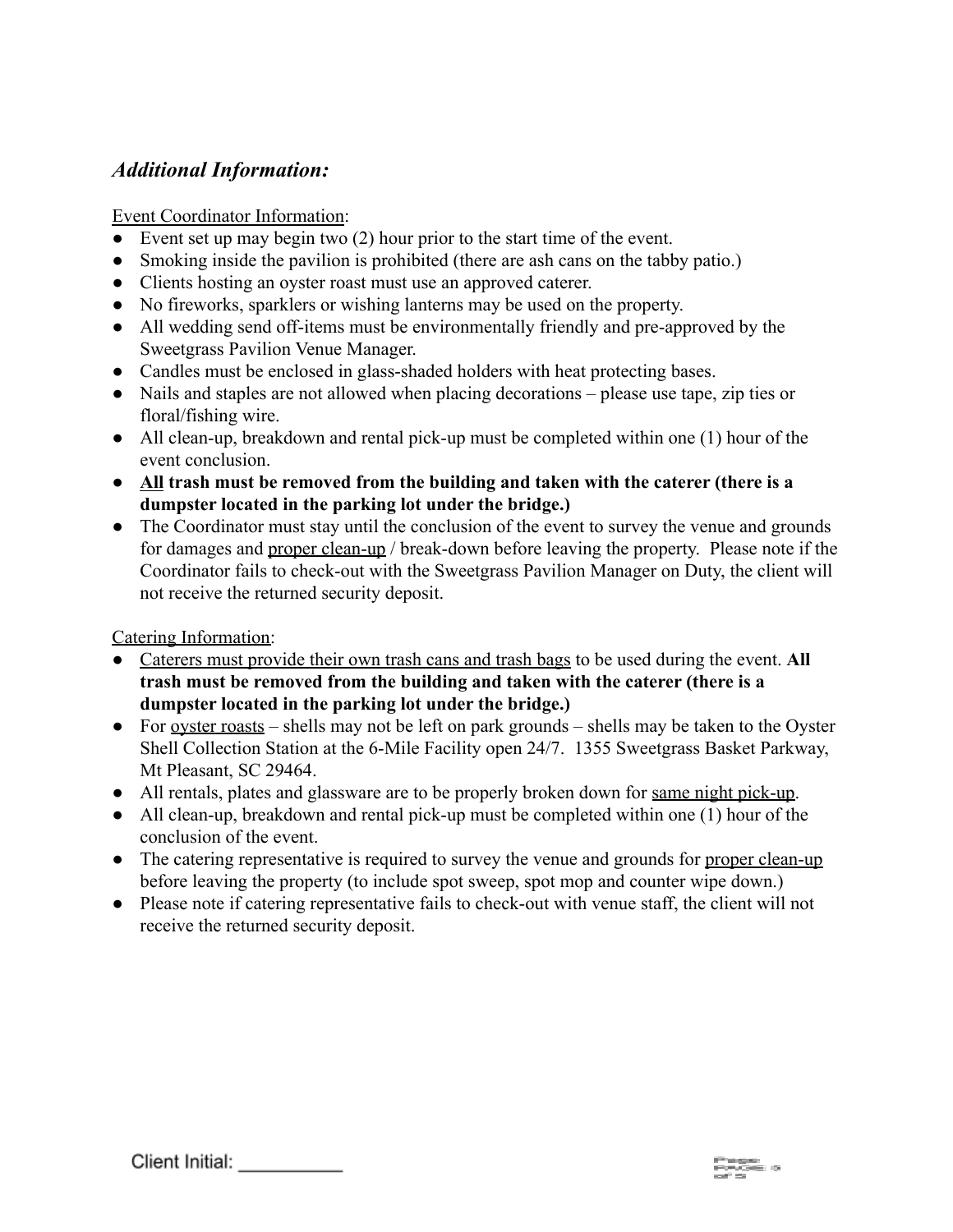

# Rental Agreement

No part of the rental contract or terms and conditions may be altered without agreement by both parties, nor may it be transferred or sublet by the Renter. Your event date will be reserved upon receipt of this initialed contract, the terms and conditions page and the venue fee.

|                            |                                       | Renter's Name:                                                                    |  |  |  |  |
|----------------------------|---------------------------------------|-----------------------------------------------------------------------------------|--|--|--|--|
|                            |                                       |                                                                                   |  |  |  |  |
|                            |                                       | City, State & Zip: $\overline{\phantom{a}}$                                       |  |  |  |  |
|                            | Home/Work Phone:                      | Cell phone:                                                                       |  |  |  |  |
|                            |                                       | E-mail: $\qquad \qquad$                                                           |  |  |  |  |
|                            |                                       | Rental <u>day</u> & <u>date</u> :                                                 |  |  |  |  |
|                            |                                       | Type of Event:                                                                    |  |  |  |  |
|                            | Event start time: end time: end time: | Number of guests:                                                                 |  |  |  |  |
|                            |                                       |                                                                                   |  |  |  |  |
| Phone: $\qquad \qquad$     |                                       |                                                                                   |  |  |  |  |
|                            |                                       | How did you hear about the Sweetgrass Pavilion? _________________________________ |  |  |  |  |
| <b>PAYMENT INFORMATION</b> |                                       |                                                                                   |  |  |  |  |
| Rental Fee:                | $\frac{\text{S}}{\text{S}}$           | (Due with signed contract)                                                        |  |  |  |  |
| Security Deposit:          | $\mathbb{S}$<br>$\overline{450}$      | (Separate check due with signed contract)                                         |  |  |  |  |

Client Initial: \_\_\_\_\_\_\_\_\_\_